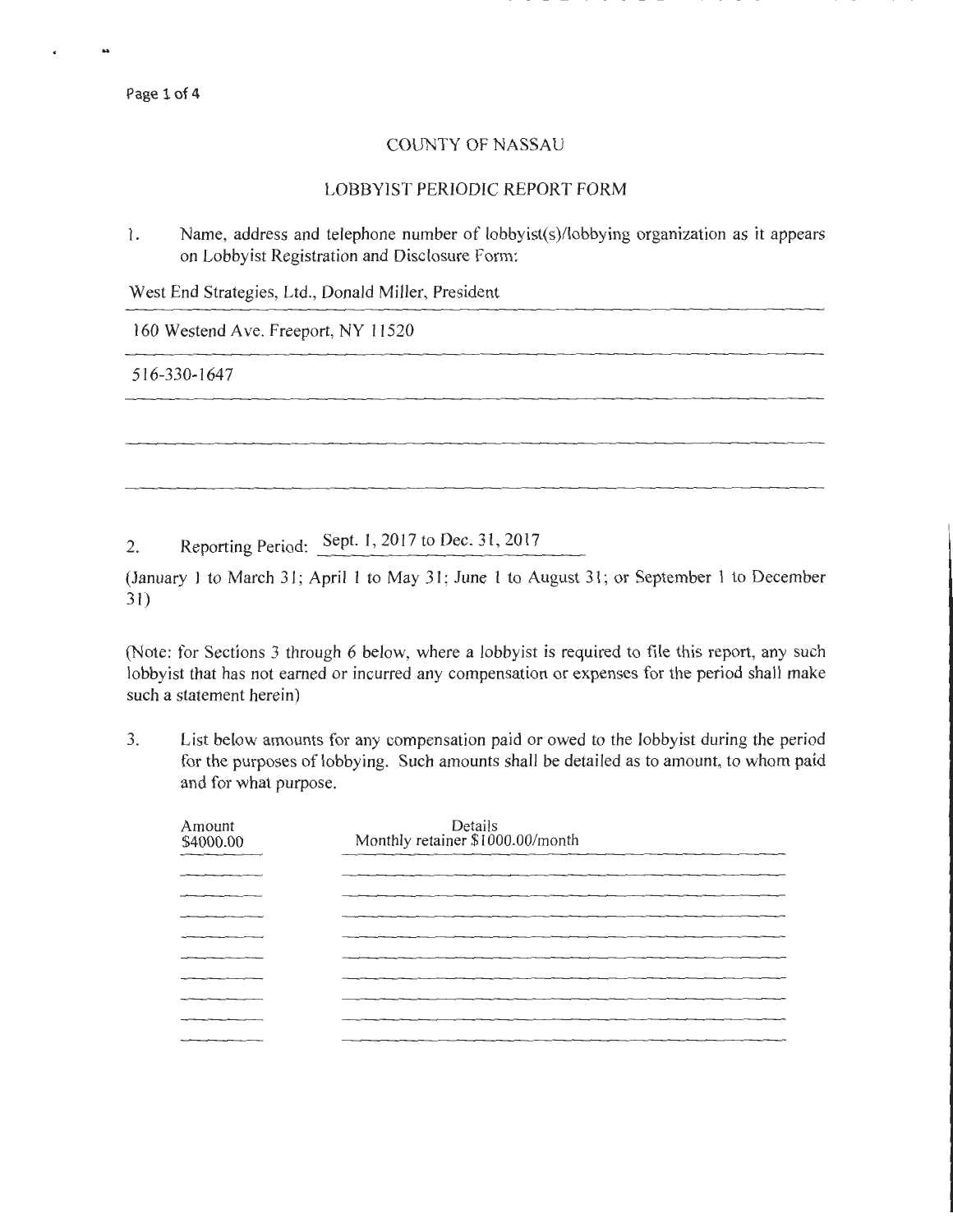Page 2 of 4

4. List below the cumulative total amounts earned to date for lobbying year:

\$12,000

5. List below amounts for any expenses expended or incurred by the lobbyist during the period for the purposes of lobbying. Such amounts shall be detailed as to amount, to whom paid and for what purpose.

| Amount | Details<br>No expenses incurred |  |  |  |  |
|--------|---------------------------------|--|--|--|--|
|        |                                 |  |  |  |  |
|        |                                 |  |  |  |  |
|        |                                 |  |  |  |  |
|        |                                 |  |  |  |  |
| _____  |                                 |  |  |  |  |
|        |                                 |  |  |  |  |

6. List below the cumulative total amounts expended to date for lobbying year: 0

(In lieu of completing 7 through 10 below, you may attach a copy of your Lobbyist Registration and Disclosure Form, provided the information has not changed.)

7. List whether and where the lobbyist(s)/lobbying organization is registered as a lobbyist (e.g. Nassau County, New York State):

New York State

8. Name, address and telephone number of client(s) by whom, or on whose behalf, the lobbyist is retained, employed or designated.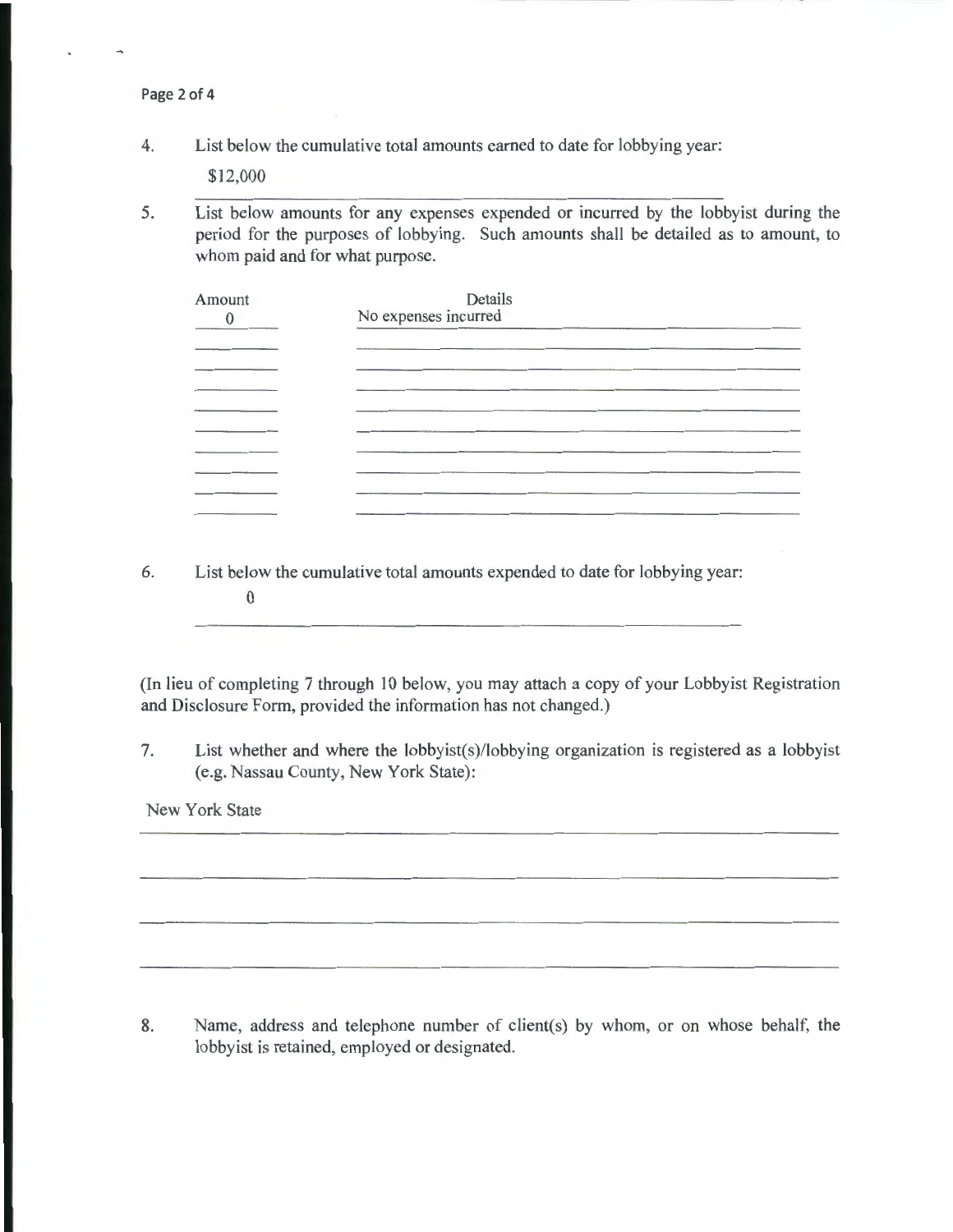Page 3 of 4

Island Harvest Food Bank

15 Grumman Rd. W., Suite 1450 Bethpage, NY 11714

516-294-8528

9. Describe lobbying activity conducted, or to be conducted, in Nassau County, and identify client(s) for each activity listed, during the Reporting Period.

No lobbying activity conducted during the Reporting Period

10. The name of persons, organizations or governmental entities before whom the lobbyist has lobbied during the period. None